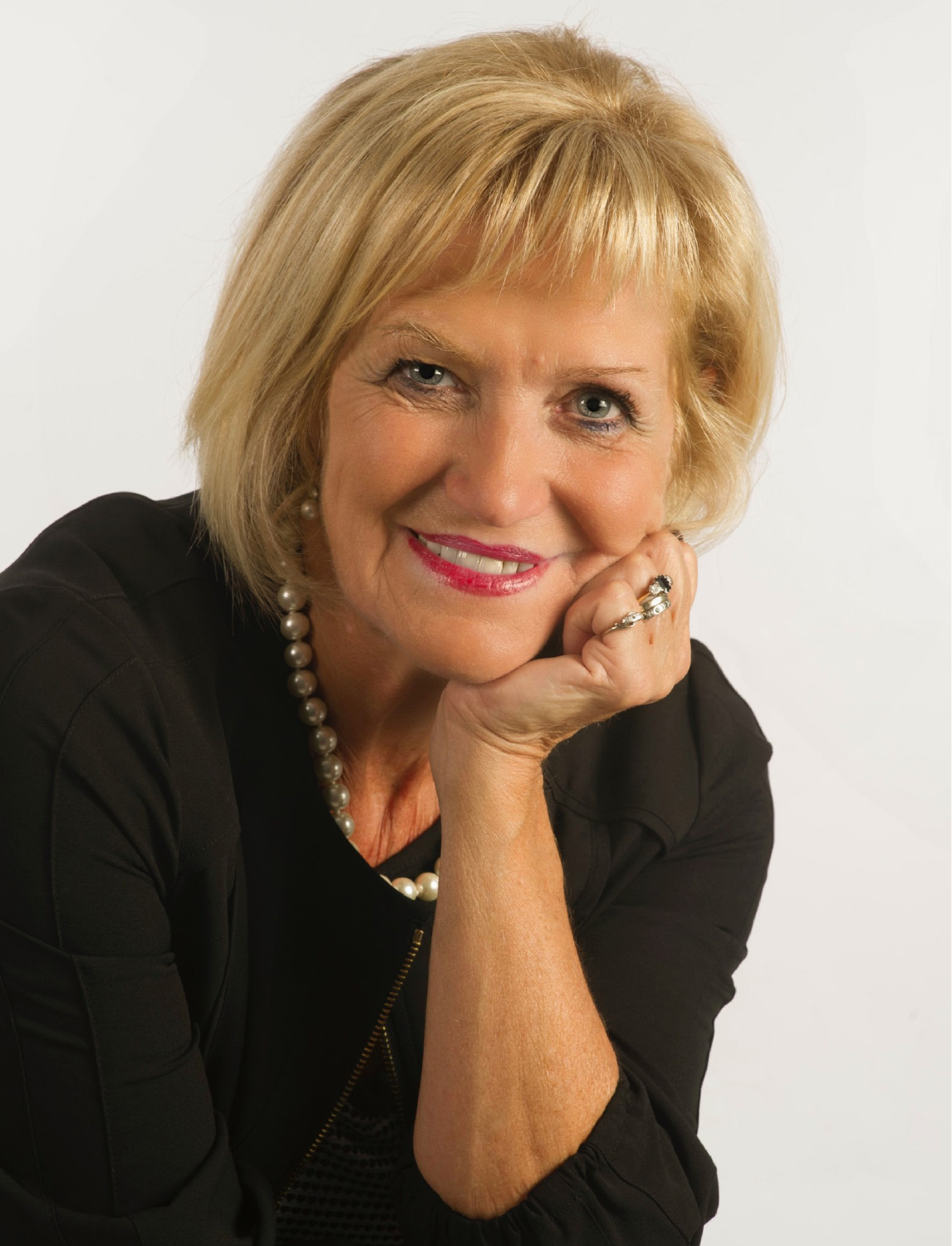# STRESSING THE SYSTEM The Challenges of COVID-19 Lynne Peyton

**Lynne Peyton Consultancy has been supporting senior managers in children's services and mental health services to get better outcomes, both in statutory and not-for-profit sectors, for almost 20 years. Formerly a senior manager in health and social services herself, she retrained in NLP, neuroscience, business development and personality profiling so that those planning, commissioning and delivering services to the most vulnerable in our society have access to different ways of thinking.**

**Her CORE multi-level, leadership programme supports organisations in coping with constant change management by improving leaders' Communication, Optimisation, Relationships and Evaluation skills. In this feature article, Lynne reflects on her experience of hundreds of hours coaching senior managers and mentoring teams throughout the current pandemic.**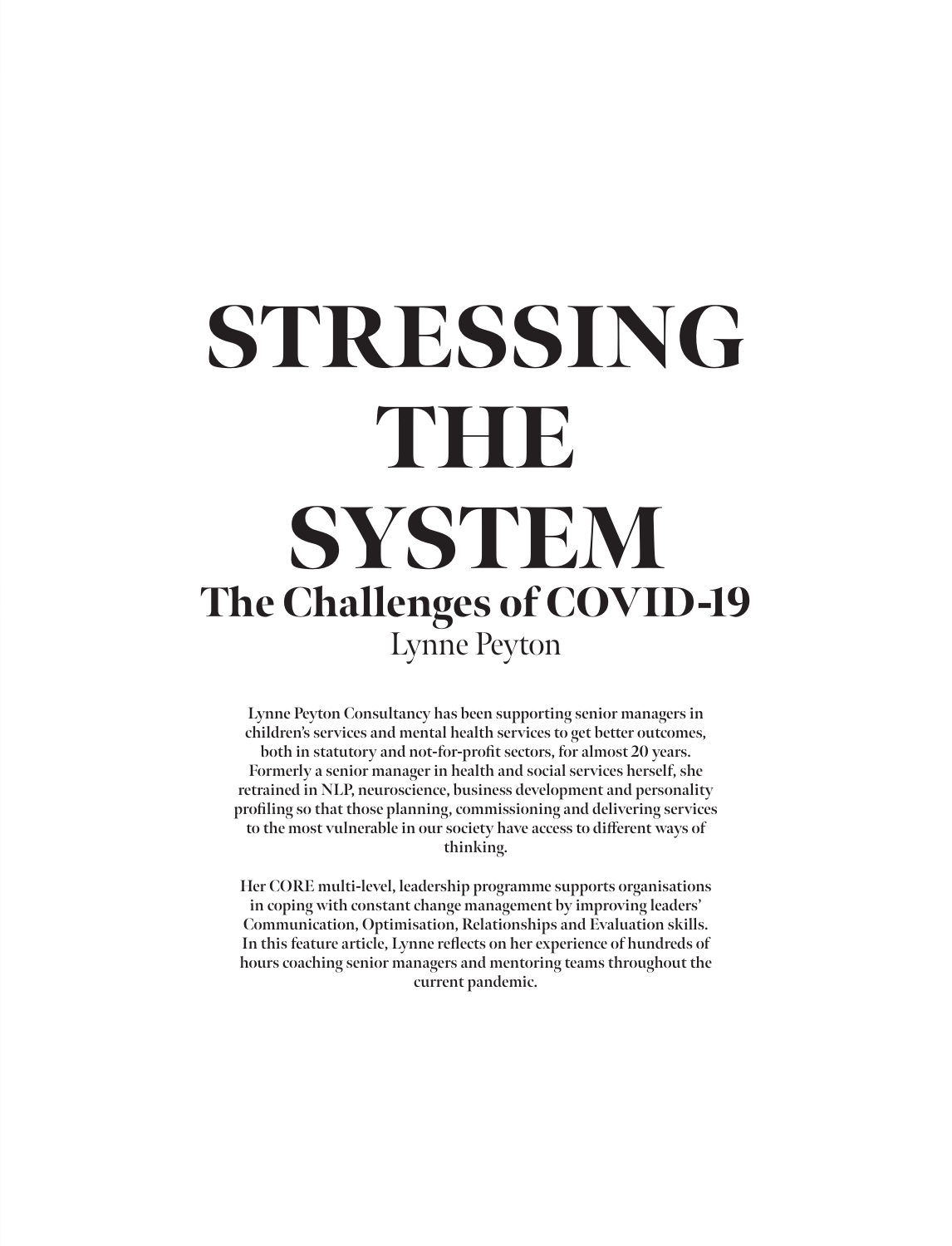### **The context**

The challenges for modern leaders in all types of organisations have never been greater. Before the pandemic, concerns about workplace stress, high absenteeism, challenges in achieving work-life balance along with worries about employee retention were commonplace in many public sector, not-for-profit and private agencies. Response to the pandemic, which forced almost everyone to work from home initially and more recently has required adaptation to different working practices, has had overt as well as many unforeseen and still largely unacknowledged consequences. While there is growing evidence of the impact of remote working on employees' mental, emotional, and physical wellbeing, agency responses have been varied.

This article sets out a formula for optimising staff wellbeing, team performance and results while responding to the changing societal context and changing industry demands. These are ongoing factors for all companies and have been accentuated in the present circumstances.

The formula may be summarised as: Skill Set/Systems + Mindset + Team Purpose/Identity + Action = Success

### **Skill Set**

Prior to March 2020, while most organisations across industry sectors were becoming more comfortable with online working and paperless methodology, the importance of faceto-face meetings and direct contact was well recognised, especially for more challenging discussions and negotiations. It was never imagined that direct contact with others within and outside organisations would be

suddenly halted and that months later, staff would still be working on rota schemes to reduce occupancy in office buildings, wearing masks in the corridors and be restricted in the numbers who could attend meetings and training sessions.

As a response to COVID-19, better ICT systems have been developed, platforms upgraded, and managers have learned news skills in hosting meetings on Zoom and Microsoft Teams. Yet the challenge for many organisations is that remote working has left many staff, particularly new employees, without appropriate induction, basic training and informal mentoring, with the result that they are poorly equipped to understand and perform their basic job requirements. Sometimes more senior and experienced staff may be working from home and, because of perceived inaccessibility, their advice and guidance are not readily sought.

#### **Systems**

Many major organisations do not have appropriate, responsive systems and standard operating procedures (SOPs) in place to deal with everyday tasks. Where these do exist, often they have not been routinely implemented, resulting in a cohort of staff who feel overwhelmed because they are unable to keep up with everyday demands. They describe the pace as 'relentless' and talk about the 'disconnect' with managers whom they consider to be out of touch with the nature and demands of the work. Often there is an element of truth in this perception. However, this may be less to do with the volume of work – and more to do with the lack of effective operating systems to manage it effectively.

Change management expert Hugh Hilton advises, regardless of what business we are in, we have to keep asking three essential questions: How can it be done better? How can it be done faster? How can it be done more efficiently? All without compromising on quality. An essential strategy for firstline managers to mitigate overwhelm is to set clear expectations of their direct reports, including supporting them in the application of tried and tested systems for everyday practice. This should include timelines for each task and alerts to indicate problems when either quality or timeliness is at issue.

## **Mindset**

Coping effectively with remote working requires much more than just new skills, it needs new mental and emotional strategies. Managers and staff need to develop strong resilient mindsets to deal with working more independently and addressing new challenges such as the lack of boundaries around work and home life, as well as isolation from peers and sense of loss at not having regular physical contact with their team. This has been a significant issue for people of all ages and is exacerbated for those who are shielding or caring for vulnerable family members.

CEOs and senior managers need to recognise that, while some people have adapted seamlessly to remote working and many cite the savings in time and money of not commuting, others have not found this an easy transition. This includes young people in house shares working from their bedroom, mums working at the kitchen table and others who live alone with lots of space but limited company. In a recent exit interview, a relatively new employee described feeling completely at sea because of the lack of induction, no opportunities for informal checking in and being unable to ask someone at the next desk for advice rather than having